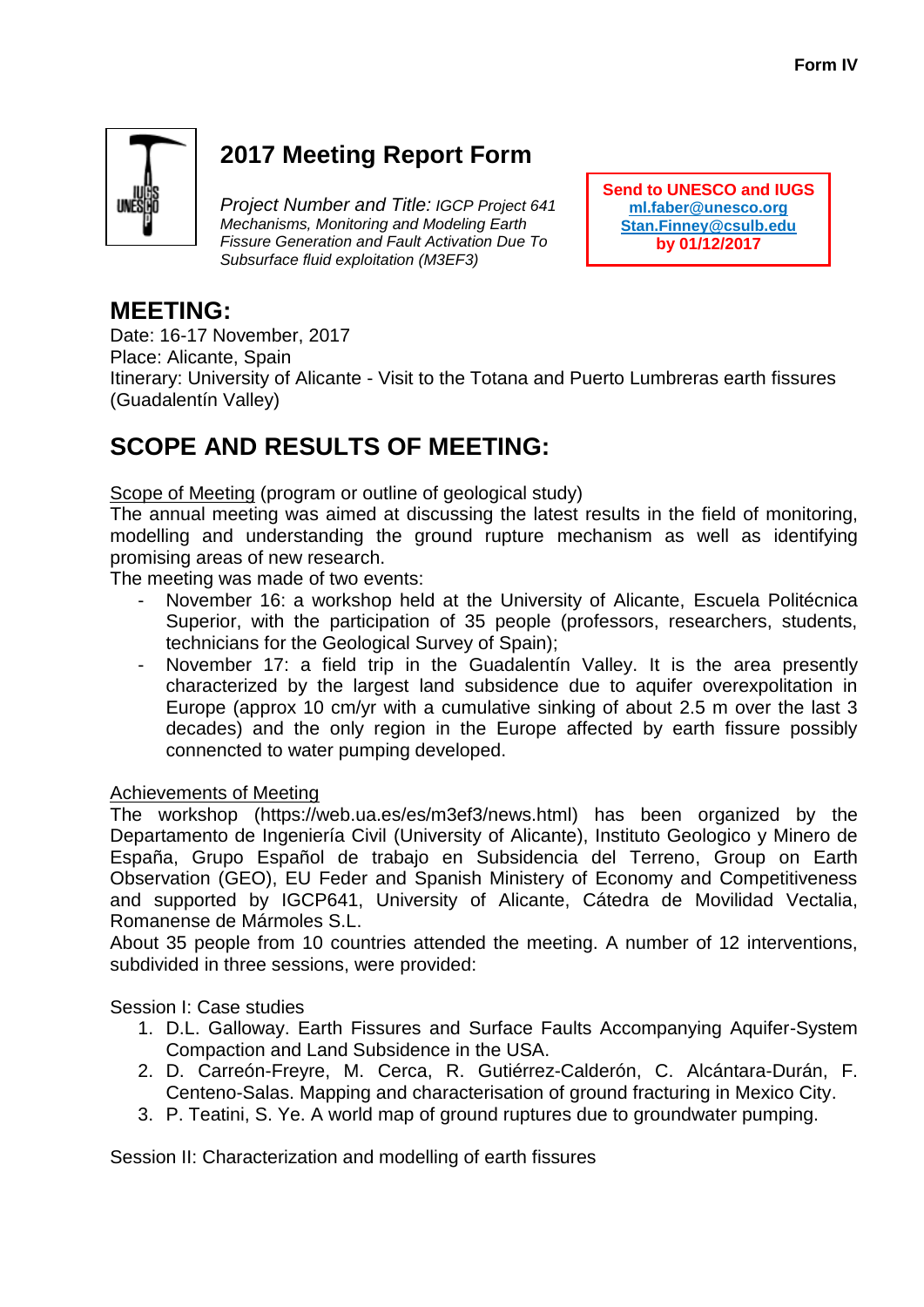- 4. Riquelme, R. Tomás, M. Cano, J.L. Pastor. Potential use of 3D datasets for the analysis and monitoring of earth fissures.
- 5. J.L. Pastor, J. Mulas, R. Tomás, G. Herrera, J.A. Fernández-Merodo, M. Béjar, L. Jordá, J.C. López Davalillos, R. Aragón, R.M. Mateo. Geotechnical characterization and mapping of two earth fissures appeared in the Guadalentin Valley after the September 2012, 28th flooding.
- 6. G.H. Ochoa-González, D. Carreón-Freyre, A. Franceschini, M. Cerca, P. Teatini. Stress / strain analysis caused by groundwater pumping in the faulted basin of Queretaro, Mexico. Insights from a 3D FE groundwater flow and geomechanical modelling approach.
- 7. S. Ye, A. Franceschini, Y. Zhang, C. Janna, X. Gong, J. Yu, P. Teatini. Earth fissures caused by extensive aquifer exploitation in China and a novel approach to model earth fissure.
- 8. M. Frigo, M. Ferronato, D. Carreon-Freyre, S. Ye, D. Galloway, P. Teatini. Parametric FE-IE modeling analysis on factors controlling ground ruptures due to groundwater pumping.

#### Session III: Case studies 2

- 9. N. Kakar, D. Mohammad kakar, A.S.Khan, S.D. Khan. Land Subsidence and Earth Fissures Caused by Groundwater Exploitation in Quetta valley, Pakistan.
- 10.M. Cerca, D. Carreón-Freyre, R. Gutiérrez-Calderón, P. López-Quiroz, C. Alcántara-Durán, F. Centeno Salas. Impact of the 19th September 2017 earthquake on slip of ground fractures related to land subsidence in Mexico City.
- 11.D. Solano-Rojas, E. Havazli, E. Cabral-Cano, S. Wdowinski. Triggering of ground subsidence related faults in Mexico City by the Mw8.2 Chiapas and the Mw7.1 Puebla, September 2017 earthquakes.
- 12.R. Gutiérrez-Calderón, D. Carreón-Freyre, M. Cerca, C. Alcántara-Durán, F. Centeno Salas. Subsidence and fracturing in the municipality of Iztapalapa, Mexico City. Ten years of the Geological Risk Assessment Center.

#### Outcome of Meeting

Several major scientific advancements have been presented in the meeting:

- a) **modelling**: an innovative 3D FE-IE simulator for the analysis of ground rupture development and growth is available. The tool has been applied in Wuxi, China (contrib. n. 7) and Queretaro, Mexico (contrib. n. 6);
- b) **monitoring**: an innovative Remotely Piloted Aircraft System (RPAS)-based methodology has been developed to use drone acquisition for 3D reconstruction of fissure geometry (contrib. n. 4). An original Fast Fourier Transform residual technique applied to SAR data has allowed to detect ground ruptures in Mexico City (contrib. n. 11);
- c) **mapping**: a complete mapping of ground rupture occurrence has been carried out in Mexico City. It has been demonstrated how fissuring due to groundwater pumping have strongly weakened the city subsoil in relation to the September 2017 earthquake (contrib. n. 2 and 10). A first world map of ground ruptures has been presented; the mas is available in the project website  $(http://www.iqcp641.org/space_id=45)$  (contrib. n. 3);
- d) **mechanisms**: an modelling research is ongoing to investigate the general geologic settings prone to rupture development and some preliminary results have been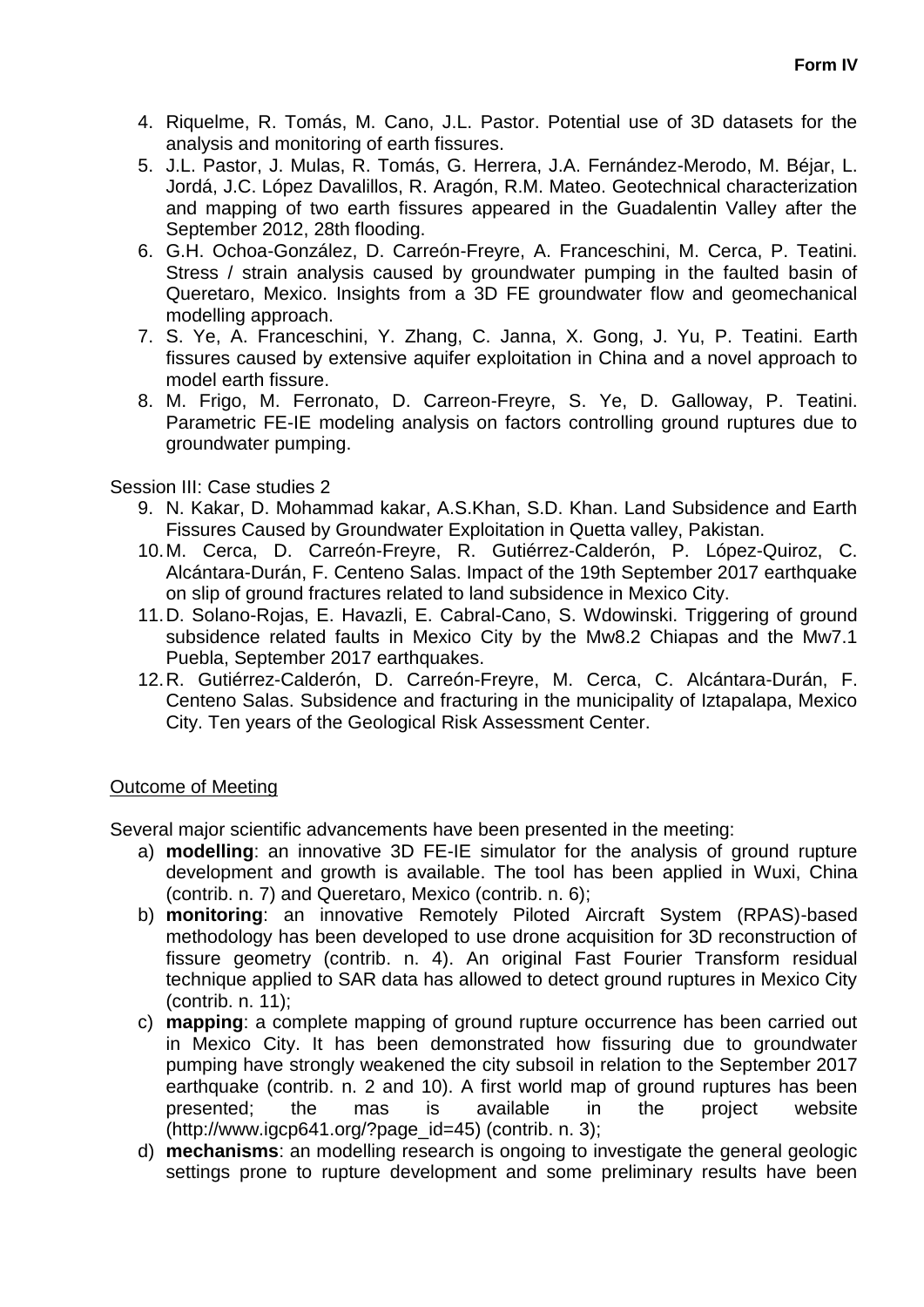obtained (contrib. n. 8). The mechanisms of rupture occurrence in USA and Mexico City has been revised (contrib. n. 1 and 12). Specific investigations to understand the possible mechanisms of ground ruptures in the Guadalentín Valley have been presented (contrib. n. 5);

e) **involvement of developing countries**: Pakistan, and more specifically dr. Najeebullah Kakar from the Balochistan Integrated Water Resources Management & Development Project (The World Bank) has become a new participant to IGCP641. He presented the situation in Quetta City where a population of more than 1,000,000 inhabitants rely solely on groundwater for domestic and agricultural water supplies. Here ground fractures have recently compromised the city sewage system yielding a public health crisis because of the rapid infiltration of wastewaters through the fissures and the consequent aquifer contamination (contrib. n. 9).

Annex List

Annex-1: Book of abstracts Annex 2: workshop and field trip photos

 $\rightarrow$ 

**Dr. Dora Carreon-Freyre** Centro de Geociencias, UNAM *December 1, 2017*

*Signature of Project Leader and Date*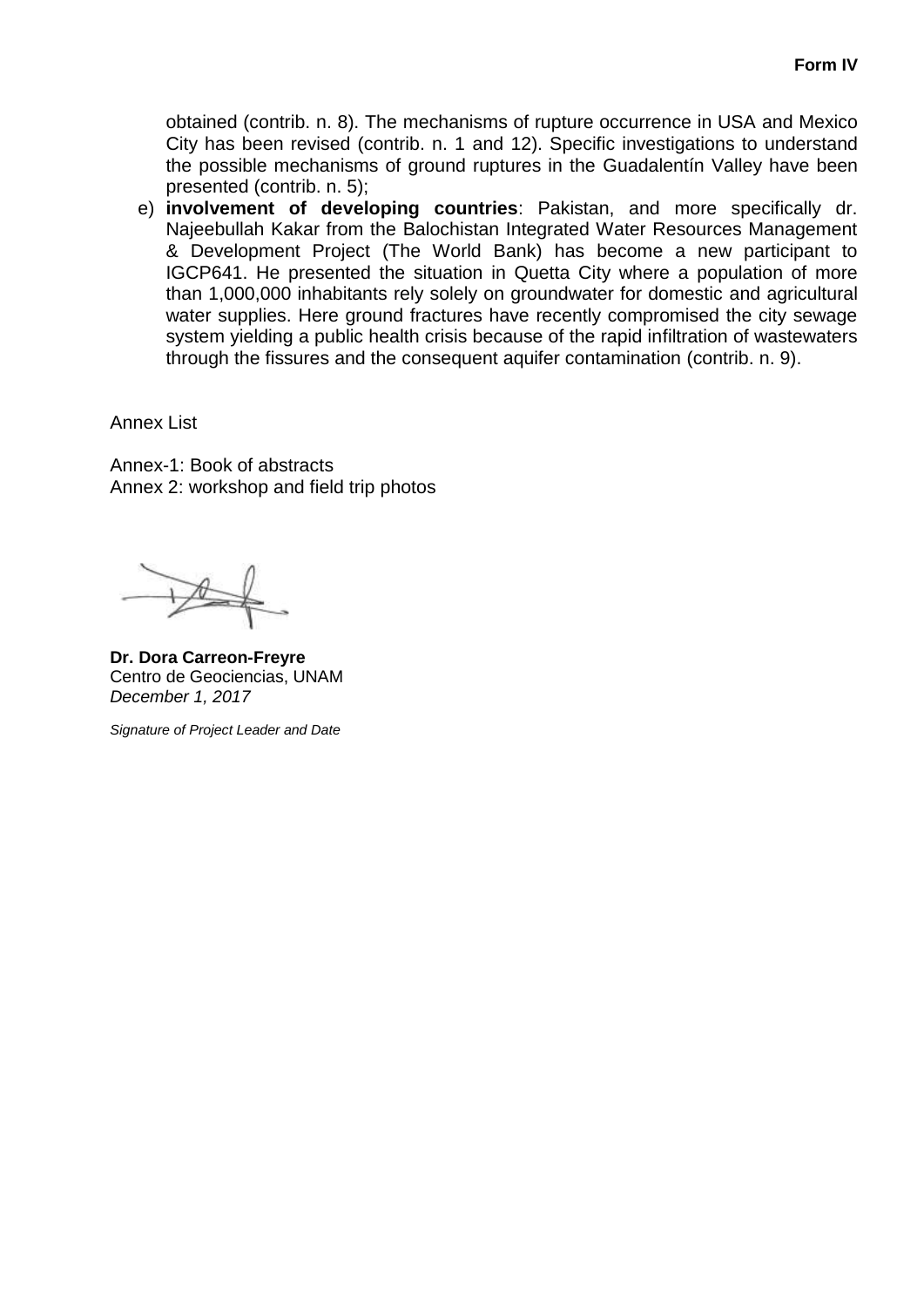





## **ANNEX-1 Book of Abstracts**

## **Workshop on Mechanisms, Monitoring and Modeling Earth Fissure Generation and Fault Activation Due To Subsurface fluid exploitation (M3EF3)**

Alicante, Spain, 16-17 November 2017

## **ABSTRACTS**

- **10:00-11:00 h. Meeting talks (session I: Case studies 1)**
- 1. **Earth Fissures and Surface Faults Accompanying Aquifer-System Compaction and Land Subsidence in the USA.** Devin L. Galloway

Water Cycle Branch, Earth System Processes Division, Water Mission Area, U.S. Geological Survey, 5957 Lakeside Blvd., Indianapolis, IN 46278. [dlgallow@usgs.gov](mailto:dlgallow@usgs.gov)

#### **ABSTRACT**

Earth fissures and surface faults in areas affected by aquifer-system compaction and land subsidence in the USA are presented. The occurrence of earth fissures is discussed generally with respect to susceptible hydrogeologic settings, and specific examples are provided showing the relation to aquifer-system compaction and land subsidence accompanying subsurface fluid extraction. Various examples of spatio-temporal measurements of ground motion across earth fissures and surface faults are presented.

**KEYWORDS:** earth fissure, aquifer-system compaction, land subsidence

<sup>2.</sup> Mapping and characterisation of ground fracturing in Mexico City. D. Carreón-Freyre<sup>1</sup>, M. Cerca<sup>1</sup>, R. Gutiérrez-Calderón<sup>2</sup>, C. Alcántara-Durán<sup>2</sup>, F. Centeno-Salas<sup>1</sup>,

 $<sup>1</sup>$  Lab. de Mecánica de Geosistemas, Centro de Geociencias, Universidad Nacional Autónoma de México,</sup> Blvd. Juriquilla 3000, col. Juriquilla, Queretaro, 76230, México. [freyre@geociencias.unam.mx,](mailto:freyre@geociencias.unam.mx) [mcerca@geociencias.unam.mx,](mailto:mcerca@geociencias.unam.mx) penelope@geociencias.unam.mx

<sup>2</sup> Centro de Evaluación de Riesgo Geológico, Delegación Iztapalapa, México. [rgutierrezc@yahoo.com,](mailto:rgutierrezc@yahoo.com) [carlosfelipe.geo@gmail.com,](mailto:carlosfelipe.geo@gmail.com) fcentenos@yahoo.com.mx

### **ABSTRACT**

Land subsidence was first reported in in Mexico City in the early 20th century but the effects and the risks that fracturing implies for its inhabitants have not yet been accurate assesed. The subsidence of land and fracturing cause persistent damage to buildings and urban infrastructure (roads, water pipes for drinking and drainage, housing) in the short, medium and long term; that involves high costs of mitigation and maintenance.

In this work, the susceptibility to deformation and fracturing of sediments in volcanic areas are considered a multifactorial phenomena conditioned by a combination of physical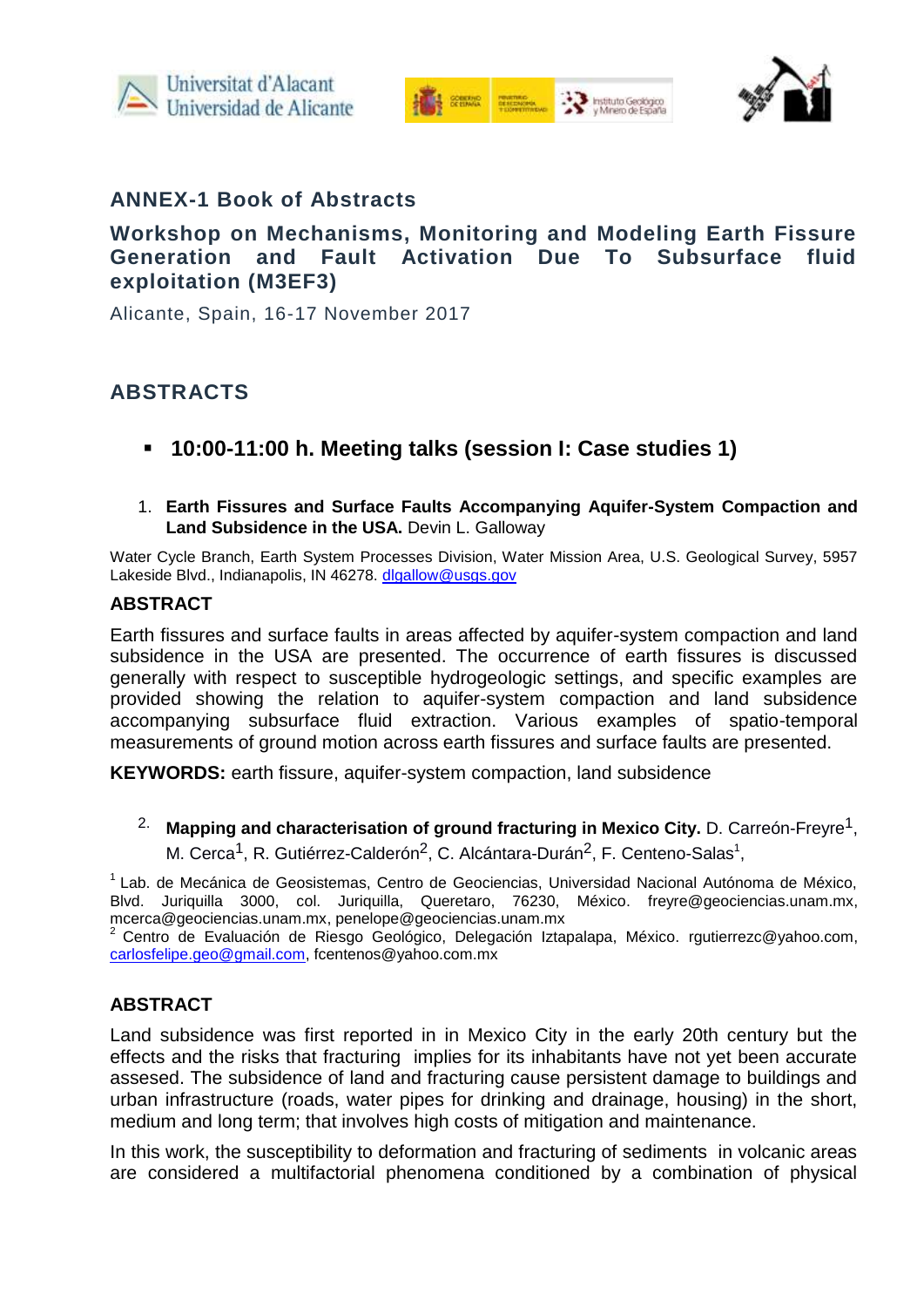





variables that can be measured and integrated into a deterministic analysis, by he use of thematic maps. The spatial relation between the parameters determining nucleation and propagation of fractures should be evaluated for each study case. The main variables considered in the analysis are: lithological variations, terrain slope, subsidence gradient, piezometric depletion and geomechanical properties of the media. The interplay of these variables determine the fracture stress states and hence the type of fracturing.. A systematic methodology for the filed mapping and characterisation of fracturing is presented by the integration of structural and physical data with high precision geophysical prospecting of the subsoil. The spatial analysis of variables allowed the estimation of a Physical Vulnerability Index to Fracture (FVI), easy to use for decision-making, to the design of adequate monitoring systems and risk zoning.

**KEYWORDS:** land subsidence, groundwater extraction, ground fracturing, regional faulting.

3. A world map of ground ruptures due to groundwater pumping. P. Teatini<sup>1</sup> and S. Ye<sup>2</sup>

<sup>1</sup>Department of Civil, Environmental and Architectural Engineering, University of Padova, Italy. piero.teatini@unipd.it

<sup>2</sup>Department of Hydrosciences, School of Earth Sciences and Engineering, Nanjing University, Nanjing, China. sjye@nju.edu.cn

#### **ABSTRACT**

One of the main outcomes of the IGCP641 project "Mechanisms, Monitoring and Modeling Earth Fissure generation and Fault activation due to subsurface Fluid exploitation (M3EF3)" is the realization of a world map with the location of the main occurrences of ground rupture. To accomplish this goal, an in-depth bibliographic and literature review has been carried out to find the major sites threatened by this geo-hazard. More than 45 sites have been listed, mainly located in China, USA, Mexico, and Iran. The sites have been added to a Google Map-based page (http://www.igcp641.org/?page id=45) in the M3EF3 project website. Two levels of detail are planned to be used in presenting the rupture sites. Initially, each site has been identified by a single marker. Then, the trace of the fissures, properly georeferenced, will be added where available. The sites will be complemented by the following metadata: latitude, longitude, number of ruptures, rupture trend, rupture total length, characteristic slippage and/or opening, rate of land subsidence, cumulative subsidence, mechanisms, time occurrence, and specific scientific references. Obviously, the mapped sites are not intended to provide an exhaustive list. The map will be easily populated by other sites when new information will become available.

**KEYWORDS:** ground rupture, mapping, webmap

## **11:20-13:00 h. Meeting talks (session II: Characterization and modelling of earth fissures)**

4. **Potential use of 3D datasets for the analysis and monitoring of earth fissures.** A. Riquelme, R. Tomás, M. Cano, J.L. Pastor

Departamento de Ingeniería Civil. Escuela Politécnica Superior, Universidad de Alicante, P.O. Box 99, E03080 Alicante, Spain. [ariquelme@ua.es](mailto:ariquelme@ua.es)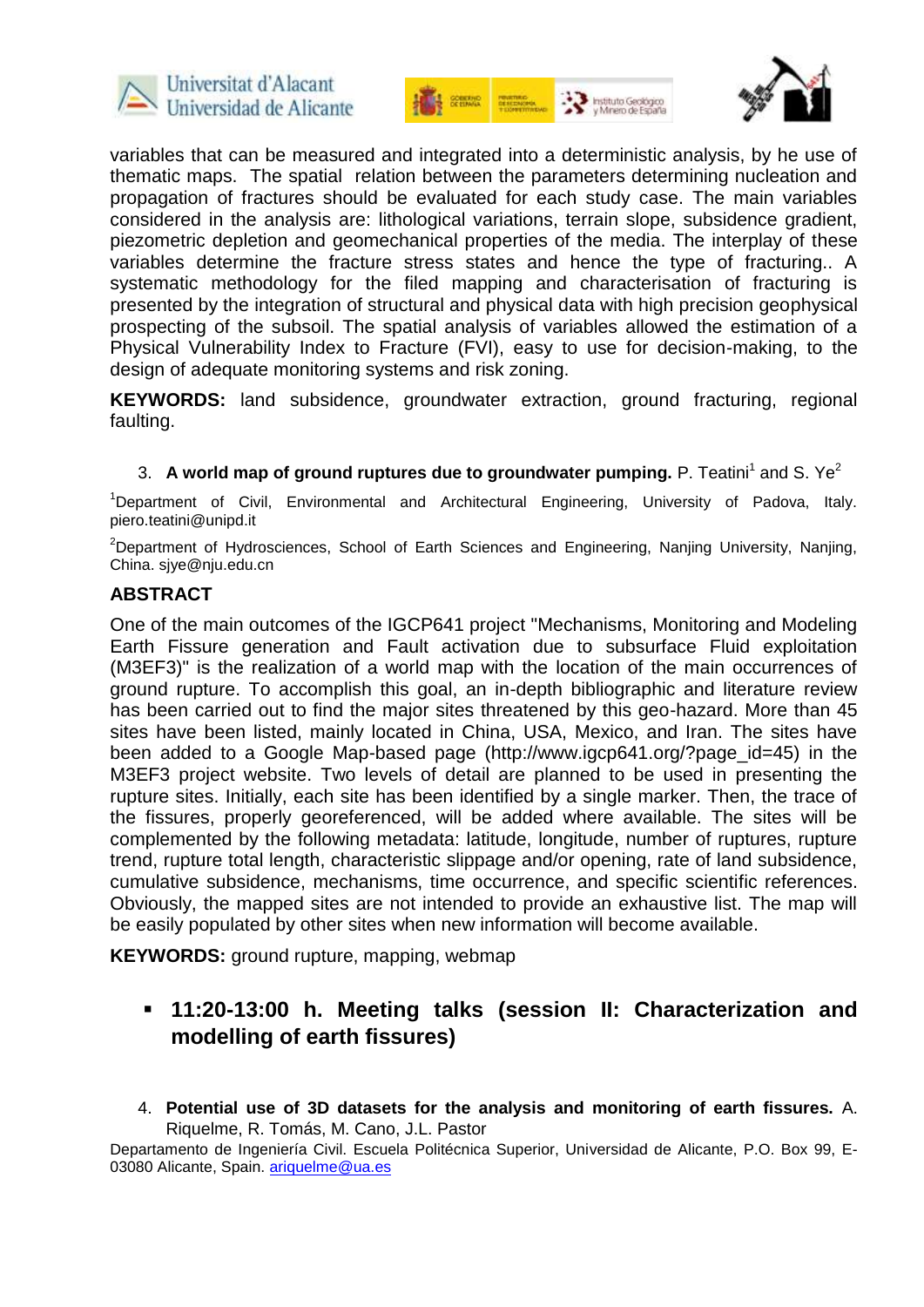





## **ABSTRACT**

Earth fissures are tension cracks that opens as a result of soil surface tension due to land subsidence. The characterization of his geometry and their evolution could be of high interest for scientists. Consequently, during field inventories efforts are made to capture as much information as possible. Remote sensing techniques enable the capture of digital datasets for further detailed analysis. Airborne or terrestrial 3D laser scanners are widely used nowadays and can capture millions of points in few seconds with high accuracy and resolution. Structure from Motion (SfM).is an alternative remote sensing technique which is currently acquiring high popularity. This technique uses commercial digital cameras and enables the reconstruction of a surface applying certain strategies. By means of the use of Remotely Piloted Aircraft Systems (RPAS), ground based restrictions of this technique are overcomed since digital photos can be captured from almost any point of view, even inside the fissure. This fact enables the generation of geo-referenced digital models. Such models lead to the extraction of different features from the earth fissures such as cross sections and volumes. Moreover, the comparisson of models captured on different dates enables the detection and quantification of changes. In this work two remote sensing techniques are presented, 3D laser scanning and SfM. Additionally, as a case study, an earth fissure is modelled using a 2:45 video downloaded from Youtube of a fresh earth fissure captured by the Arizona Geological Survey. Different frames of this video's were extracted and processed in order to generate a 3D model of the earth fissure. This case study shows the high potential of the presented techniques for the detailed analysis of earth fissures.

**KEYWORDS:** remote sensing, earth fissures, RPAS, sfm, youtube

5. **Geotechnical characterization and mapping of two earth fissures appeared in the**  Guadalentin Valley after the September 2012, 28th flooding. J.L. Pastor<sup>1</sup>, J. Mulas<sup>2</sup>, R. Tomás<sup>1</sup>, G. Herrera<sup>2</sup>, J.A. Fernández-Merodo<sup>2</sup>, M. Béjar<sup>2</sup>, L. Jordá<sup>2</sup>, J.C. López-Davalillos<sup>2</sup>, R. Aragón<sup>2</sup>, R.M. Mateos<sup>2</sup>

<sup>1</sup>Departamento de Ingeniería Civil. Escuela Politécnica Superior, Universidad de Alicante, P.O. Box 99, E03080 Alicante, Spain. [joseluis.pastor@ua;](mailto:joseluis.pastor@ua) [roberto.tomas@ua.es](mailto:roberto.tomas@ua.es)

 ${}^{2}$ Grupo de Riesgos Geológicos, Departamento de Investigación y Prospectiva Geo-científica, Instituto Geológico y Minero de España (IGME), Ministerio de Economía y Competitividad, c/ Alenza 1, , E-28003 Madrid, Spain. j.mulas@igme.es, [g.herrera@igme.es;](mailto:g.herrera@igme.es) [jose.fernandez@igme.es;](mailto:jose.fernandez@igme.es) [m.bejar@igme.es;](mailto:m.bejar@igme.es) [l.jorda@igme.es;](mailto:l.jorda@igme.es) [jc.garcia@igme.es;](mailto:jc.garcia@igme.es) [r.aragon@igme.es;](mailto:r.aragon@igme.es) [rm.mateos@igme.es](mailto:rm.mateos@igme.es)

#### **ABSTRACT**

Southeast of Spain was affected by a heavy downpour on 28th September 2012. That day, up to 212 litres of rain per square metre were reported in Murcia province. The flooding caused by this event caused three fatalities in the region and destroyed more than 200 agricultural exploitations and had a catastrophic impact to many infrastructures, collapsing, amongst others, a main highway bridge. After the flood, two new earth fissures appeared in the Guadalentin Valley. One fissure was located in Puerto Lumbreras and the other one in Totana, being both towns in the Murcia province. The Puerto Lumbreras fissure was 400 m long and 2 to 3 m depth, showing some piping erosion and collapses. The fissure showed a straight line direction approximately parallel to the main geological structures of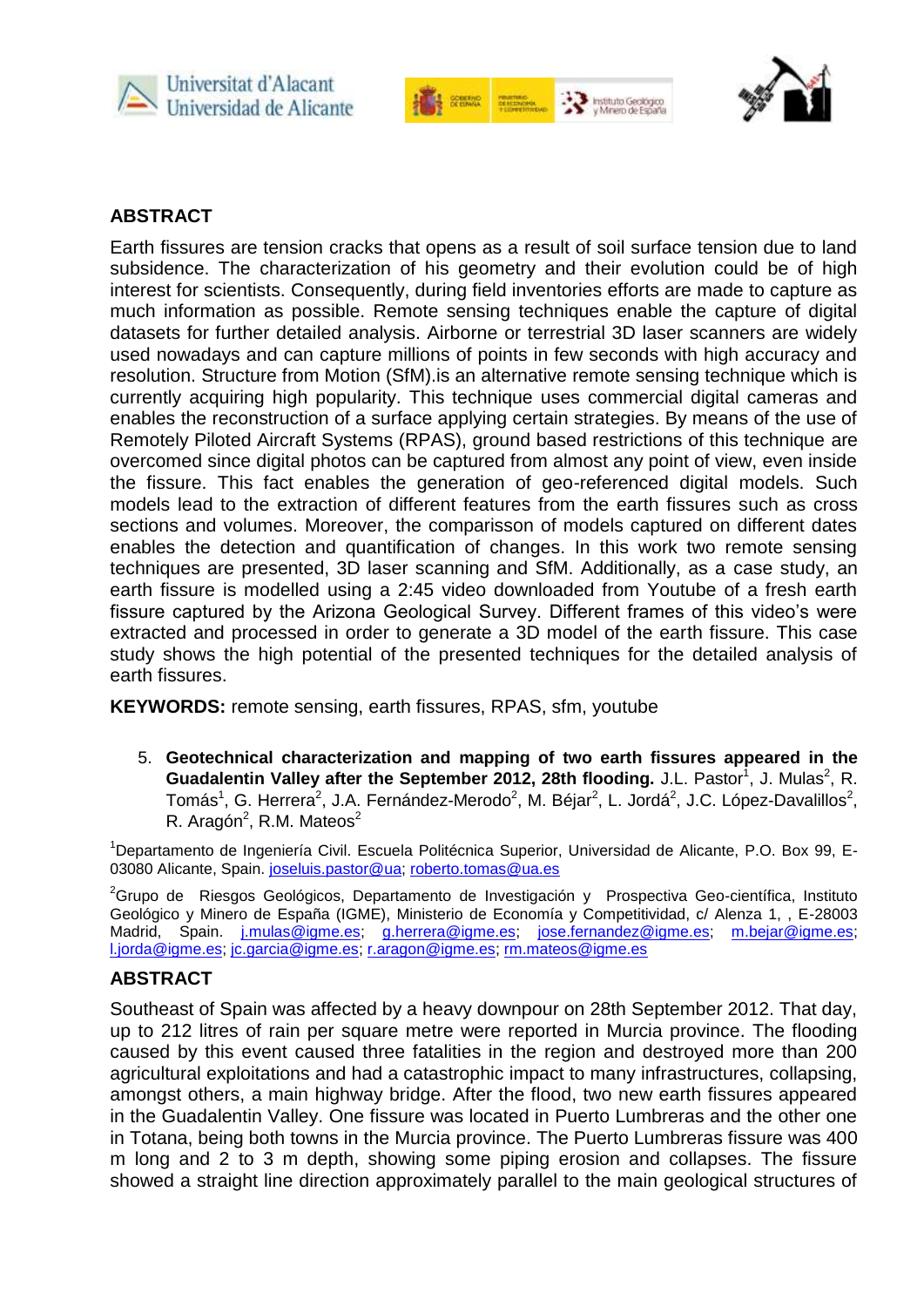





the Guadalentin Valley. The soil at this site is a low plasticity silt with some sand and clay, being classified as ML according to the USCS. Five samples were collected along the fissure, obtaining a percentage of silt of 48-68%, a clay content of 12-30% and a sand content of 2-40%. The plasticity index was smaller than 9.2 for all the samples. Pinhole tests, crumb tests and some geochemical test were done in order to evaluate the internal erosion and piping susceptibility of the soil. Crumb and Pinhole tests showed a nondispersive soil, while the pH, Sodium Adsorption Ratio and Exchangeable Sodium Percentage tests showed that this process could be important at some points. The collapsible potential of the soil was also studied, obtaining that only one sample located on the south end of the fissure showed a medium to high potential. Regarding the Totana fissure, this fissure was about 190 m long and appeared with different branches and holes instead of as a rectilinear pattern. The soil at this site is also a silty soil although has not been as deeply characterized as for the Puerto Lumbreras fissure. Finally, INSAR data, GPS, GPR and land subsidence maps have been used to study the possible origin of these fissures.

**KEYWORDS:** earth fissure, geotechnical characterization, mapping, Guadalentín

6. **Stress / strain analysis caused by groundwater pumping in the faulted basin of Queretaro, Mexico. Insights from a 3D FE groundwater flow and geomechanical**  modelling approach. G.H. Ochoa-González<sup>1</sup>, D. Carreón-Freyre<sup>2</sup>, A. Franceschini<sup>3</sup>, M. Cerca<sup>2</sup>, and P. Teatini<sup>3</sup>

<sup>1</sup>Instituto Tecnologico y de Estudios Superiores de Occidente (ITESO), Jalisco, Mexico. gilochoa@iteso.mx

<sup>2</sup>Centro de Geociencias, Universidad Nacional Autónoma de México, Campus Juriquilla, Queretaro, Mexico. freyre@geociencias.unam.mx; mcerca@geociencias.unam.mx

<sup>3</sup>Department of Civil, Environmental and Architectural Engineering, University of Padova, Italy. franc90@dmsa.unipd.it; pietro.teatini@unipd.it

#### **ABSTRACT**

The City of Querétaro, Mexico, is located on a graben structure that formed a continental basin filled with lacustrine and alluvial sediments, pyroclastic deposits, and interbedded fractured basalts. The basin is crossed by two major N-S oriented faults. Important differences of hydraulic and mechanical properties characterize the various geologic units. Groundwater was been strongly withdrawn over the last three decades in the study area, with a piezometric level decline exceeding 100 m in some areas. Because of the high variability of the geologic deposits, the piezometric decrease, and consequently of the effective stress increase, are characterized by a large space variability. The variable distribution of the deformation and effective stress increase has caused large differential subsidence causing ground fracturing that has damaged the urban infrastructures of the City of Querétaro. This complex geological setting has been properly accounted for into a three-dimensional (3D) finite-element (FE) flow and geomechanical model aimed at quantifying the displacement, deformation, and stress fields caused by fluid withdrawal. The model has been calibrated using observed groundwater levels and land settlement records, with the simulations spanning the period between 1970 and 2010. The modelling results highlight that the areas where large differential subsidence and horizontal displacements developed correspond to the portions of the city where earth fissuring have been observed. The spatial relationship between major withdrawals, discontinuities of geologic structure, and accumulation of large stress and strain fields clearly emerged from the outcomes of the 3-D geomechanical model.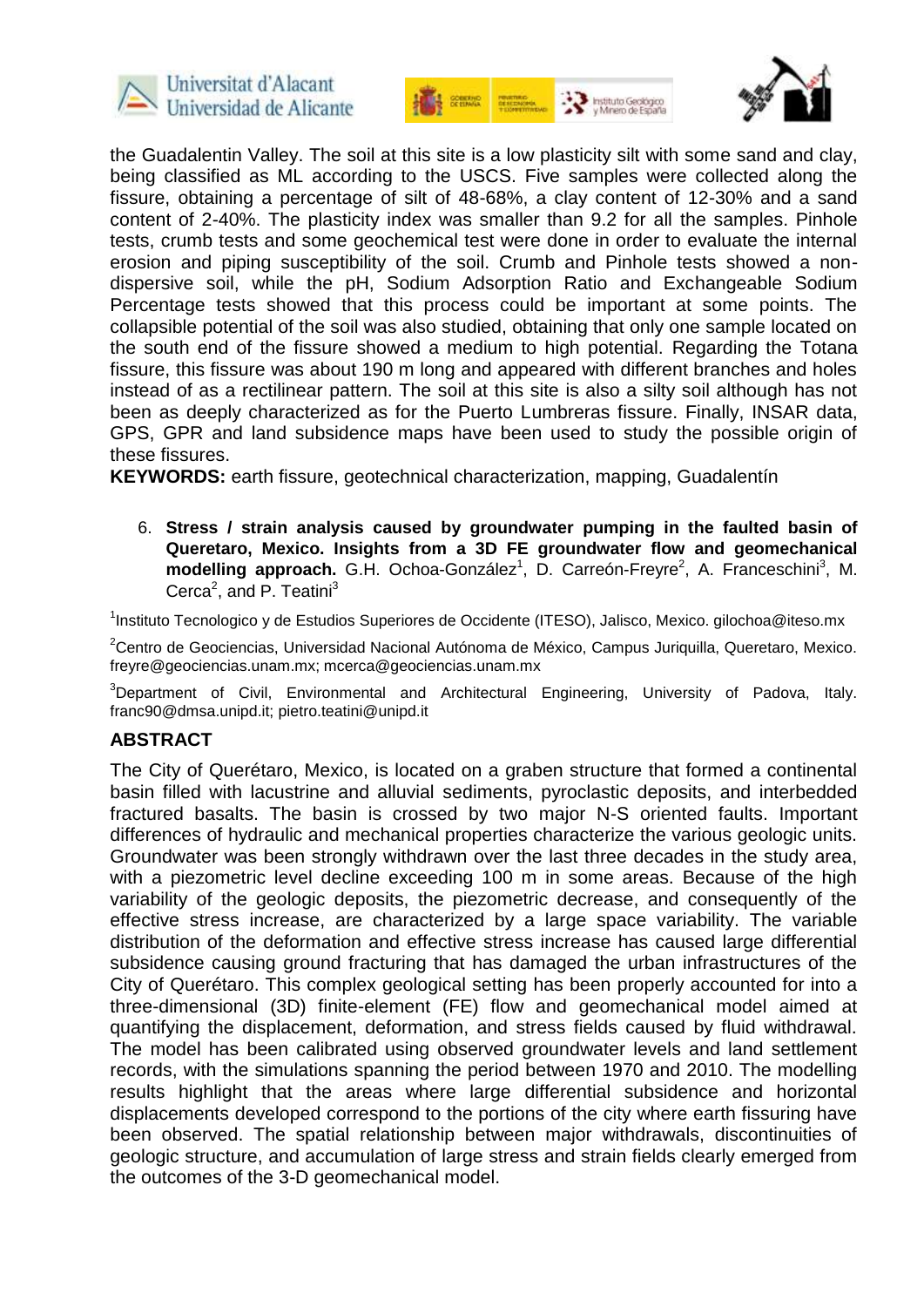





**KEYWORDS:** Queretaro, faulted basin, ground fissures, FE modelling, 3D stress/strain investigation

7. **Earth fissures caused by extensive aquifer exploitation in China and a novel**  approach to model earth fissure. Shujun Ye<sup>1\*</sup>, Andrea Franceschini<sup>2</sup>, Yan Zhang<sup>3</sup>, Carlo  $Janna<sup>2</sup>$ ,

Xulong Gong $^3$ , Jun Yu $^3$ , Pietro Teatini $^{2^{\star}}$ 

<sup>1</sup> School of Earth Sciences and Engineering, Nanjing University, Nanjing 210023, China

 $2$  Dept. of Civil, Environmental and Architectural Engineering, University of Padova, Padova 35121, Italy

 $3$  Key Laboratory of Earth Fissures Geological Disaster, Ministry of Land and Resources, Geological Survey of Jiangsu Province, Nanjing 210018, China

#### **ABSTRACT**

Earth fissures accompanying aquifer-system compaction and land subsidence induced by excessive groundwater withdrawal in China are introduced. Earth fissures do not occur in all the subsidence-affected regions. They mainly develop in three regions, i.e. Fenwei Basin, North China Plain, and Yangtze Delta. The most severe earth fissure geohazard occurs in the Fenwei Basin. Since the 1950s, about 500 earth fissures have occurred in more than 50 cities in the Fenwei Basin. Earth fissures occur in the North China Plain more than elsewhere in China. The majority developed in the Hebei Plain which covers part of Beijing and Tianjin, and includes Baoding, Cangzhou, Hengshui, Langfang, Handan, Xingtai, and Shijiazhuang. The most special earth fissures are found in the Su-Xi-Chang area in the Yangtze Delta. Indeed, the Fenwei Basin and North China Plain are semiarid areas, i.e. the typical environment and condition where earth fissures usually develop. Conversely, the Su-Xi-Chang area is in a humid climatic region. Earth fissures in the Fenwei Basin and the North China Plain are in part related to the pre-existing faults; however, those in the Su-Xi-Chang area are not. The features of earth fissures in the three regions were described respectively. Understanding the generation of earth fissures and modelling their occurrence and propagation are still far to be achieved. A novel modelling approach to simulate earth fissure generation and propagation in three dimensional complex geological settings is proposed. A nested two-scale approach associated with an original non-linear elasto-plastic finite element / interface element simulator allows modeling the mechanics of earth discontinuities, in terms of both sliding and opening. The model is applied on a case study in the Su-Xi-Chang area of Yangtze Delta, China, where groundwater pumping between 1980 and 2004 has caused land subsidence larger than 2 m. The model outcomes highlight that the presence of a shallow (~80 m deep) bedrock ridge crossing the Yangtze River delta is the key factor triggering the earth fissure development in this area. Bending of the alluvial deposits around the ridge tip and shear stress due to the uneven piezometric change and asymmetrical shape of the bedrock have caused the earth fissure to onset at the land surface and propagate downward to a maximum depth of about 20-30 m.

**KEYWORDS:** earth fissure, aquifer exploitation, numerical simulation, China

8. **A parametric FE-IE modeling analysis on factors controlling ground ruptures due to**  groundwater pumping. M. Frigo<sup>1</sup>, M. Ferronato<sup>1</sup>, D. Carreon-Freyre<sup>2</sup>, S. Ye<sup>3</sup>, D. Galloway<sup>4</sup>, and P. Teatini<sup>1</sup>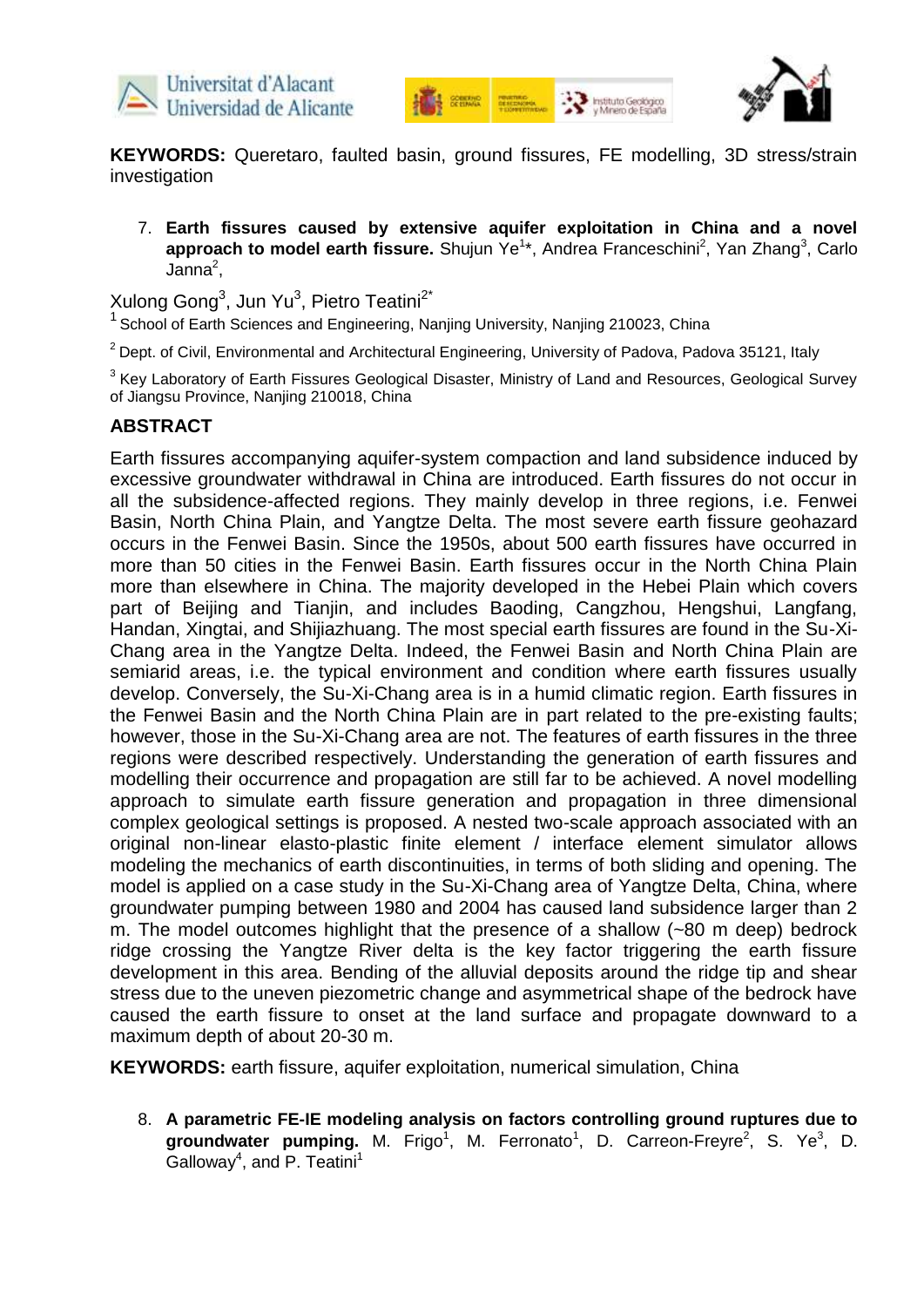





<sup>1</sup>Department of Civil, Environmental and Architectural Engineering, University of Padova, Italy. matteo.frigo.3@studenti.unipd.it; massimiliano.ferronato@unipd.it; piero.teatini@unipd.it

<sup>2</sup>Centro de Geociencias, Universidad Nacional Autónoma de México, Campus Juriquilla, Queretaro, Mexico. freyre@geociencias.unam.mx

<sup>3</sup> Department of Hydrosciences, School of Earth Sciences and Engineering, Nanjing University, Nanjing, China. sjye@nju.edu.cn

<sup>4</sup>United States Geological Survey, Water Science Field Team, Indianapolis, Indiana, USA. dlgallow@usgs.gov

#### **ABSTRACT**

A hypothetical modeling analysis was used to investigate the relative susceptibility of various geologic configurations to rupture generation. A geomechanical Finite Element (FE) - Interface Element (IE) modeling approach is used to simulate rupture generation and propagation for three typical processes: i) reactivation of an existing fault caused by horizontal displacements; ii) tensile fracturing above a bedrock ridge; and iii) differential compaction due to heterogeneous thickness of aquifer/aquitard (sand/clay) layers. A sensitivity analysis was used to address various factors of the rupture processes, including the thickness of the compacting layers, their depth below the land surface, the ratio between compressibility and thickness of sand/clay layers in heterogeneous formations, and the height of the bedrock ridge with respect to the thickness of the compacting alluvial sequence.

The modeling results suggest that rupture inception typically occurs at two specific depths: the top of the pumped aquifer, and at the ground surface, in correspondence with the geologic discontinuities. Indeed, a high stress state is induced within the aquifer by contraction, which can create favorable conditions for rupture generation. Conversely, although the magnitude of the stress effects of water extraction are smaller in the shallowest deposit, the potential for triggering rupture is still high because of the limited natural stress regime, so failure is even more likely. The evolution of rupture was analyzed and can be summarized in two cases. In the first case the rupture does not propagate and remains confined either at the aquifer top or at land surface. In the second case, the rupture expands from the aquifer top toward the surface and/or from the land surface downward. The aquifer depth is the most important factor controlling the occurrence of these behaviors. Specifically, the probability of a significant rupture propagation (and enlargement) is higher when the two inception zones are closer. Several simulations were carried out to address the possible ranges of parameter variations associated with the processes listed above, and the numerical results were elaborated by a statistical regression analysis. The model can be used to provide a preliminary evaluation of the possible mechanisms generating ground ruptures in subsiding basins.

**KEYWORDS:** ground fissure, numerical modelling, finite elements- interface elements

### **15:00-16:20 h. Meeting talks (session III: Case studies 2)**

**9. Land Subsidence and Earth Fissures Caused by Groundwater Exploitation in Quetta**  valley, Pakistan. Najeebullah kakar<sup>1</sup>, Din Mohammad kakar<sup>2</sup>, Abdul S.Khan<sup>3</sup>, Shuhab D.  $Khan<sup>4</sup>$ 

<sup>1</sup>Irrigation Department, Government of Balochistan, Pakistan. najeebullahkakar991@gmail.com <sup>2</sup>Department of Geology, University of Balochistan, Quetta, Pakistan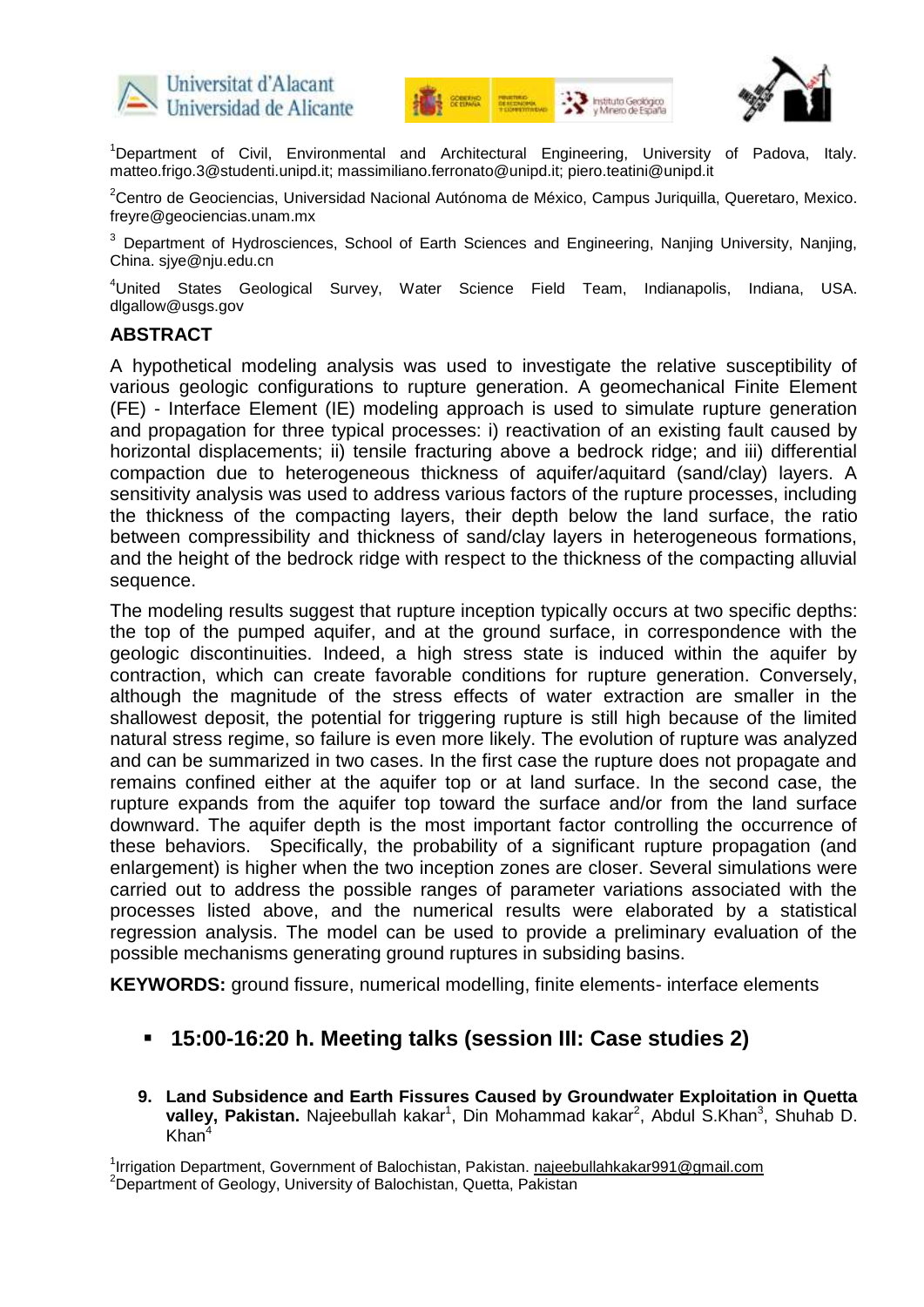





<sup>3</sup>Centre of Excellence in Mineralogy, University of Balochistan, Quetta, Pakistan <sup>4</sup>Department of Earth and Atmospheric sciences, University of Houston, Houston, USA

#### **ABSTRACT:**

Land subsidence is effecting several metropolis in the developing as well as develop countries around the world such as Nagoya (Japan), Shanghai (China), Venice (Italy) and San Joaquin valley (United States). This phenomenon is attributed to natural as well as anthropogenic activities that include extensive groundwater withdrawals. Quetta is the largest city of Balochistan province in Pakistan. This valley is mostly dry and ground water is the major source for domestic and agricultural utilization. The unplanned use of ground water resources has led to the deterioration of water quality and water quantity in the Quetta valley. Water shortages in the region was further aggravated by the drought that hit the area forcing people to migrate from rural to urban areas. Refugees from the war torn neighboring Afghanistan also contributed to rapid increase in population of the Quetta valley. The population increased from 0.26 million in 1975 to 3.0 million in 2016. The objective of this study was to measure the land subsidence in Quetta valley and identify the effects of groundwater withdrawals on land subsidence. To achieve this goal, data from five Global Positioning System (GPS) stations were acquired and processed. Furthermore the groundwater decline data from 41 observation wells during 2010 to 2015 were calculated and compared with the land deformation. The results of this study revealed that the land of Quetta valley is subsiding from 20mm/y on the eastern flank to 120 mm/y in the central part. The subsidence is causing rapid development of earth fissures that were observed at different localities in Quetta valley, those fissures were 3 meters wide and 5 meters deep covering an area of several kilometers. Several buildings were completely damaged due to the passage of these fissures. The level of groundwater drops at a rate of 1.5-5.0 m/y in the area where the rate of subsidence is highest were also recorded. So the extensive groundwater withdrawals in Quetta valley is considered to be the driving force behind land subsidence and earth fissures.

**KEYWORDS**: Land Subsidence, Earth Fissures, Water Depletion, GPS, Pakistan.

10. **Impact of the 19th September 2017 earthquake on slip of ground fractures related to**  land subsidence in Mexico City. Mariano Cerca<sup>1</sup>, Dora Carreón-Freyre<sup>1</sup>, Raúl Gutiérrez-Calderón<sup>2</sup>, Penélope López-Quiroz<sup>1</sup>, Carlos Alcántara-Durán<sup>2</sup>, Félix Centeno Salas<sup>2</sup>

<sup>1</sup>Lab. de Mecánica de Geosistemas, Centro de Geociencias, Universidad Nacional Autónoma de México, Blvd. Juriquilla 3000, col. Juriquilla, Querétaro, 76230, México. [mcerca@geociencias.unam.mx,](mailto:mcerca@geociencias.unam.mx) [freyre@geociencias.unam.mx,](mailto:freyre@geociencias.unam.mx) penelope@geociencias.unam.mx

<sup>2</sup> Centro de Evaluación del Riesgo Geológico, Delegación Iztapalapa, México. [rgutierrezc@yahoo.com,](mailto:rgutierrezc@yahoo.com)  carlosfelipe.geo@gmail.com, fcentenos@yahoo.com.mx

### **ABSTRACT**

Land subsidence and ground fracturing affects the Mexico City basin since the early 1900. Fracture vertical slip during a recent strong earthquake (19th September 2107) suggests that the fractures are at effective stresses critical state and can respond instantaneously to strong motions. Measurements of the ground movements, in situ and constructed using radar interferometry data for the period 2002 and 2007, and fracture slip by monitoring in the time period 2007-2015, reveals coexistence of brittle and creep behavior in the fractures. Different orders of magnitude of slip are conditioned by local and regional factor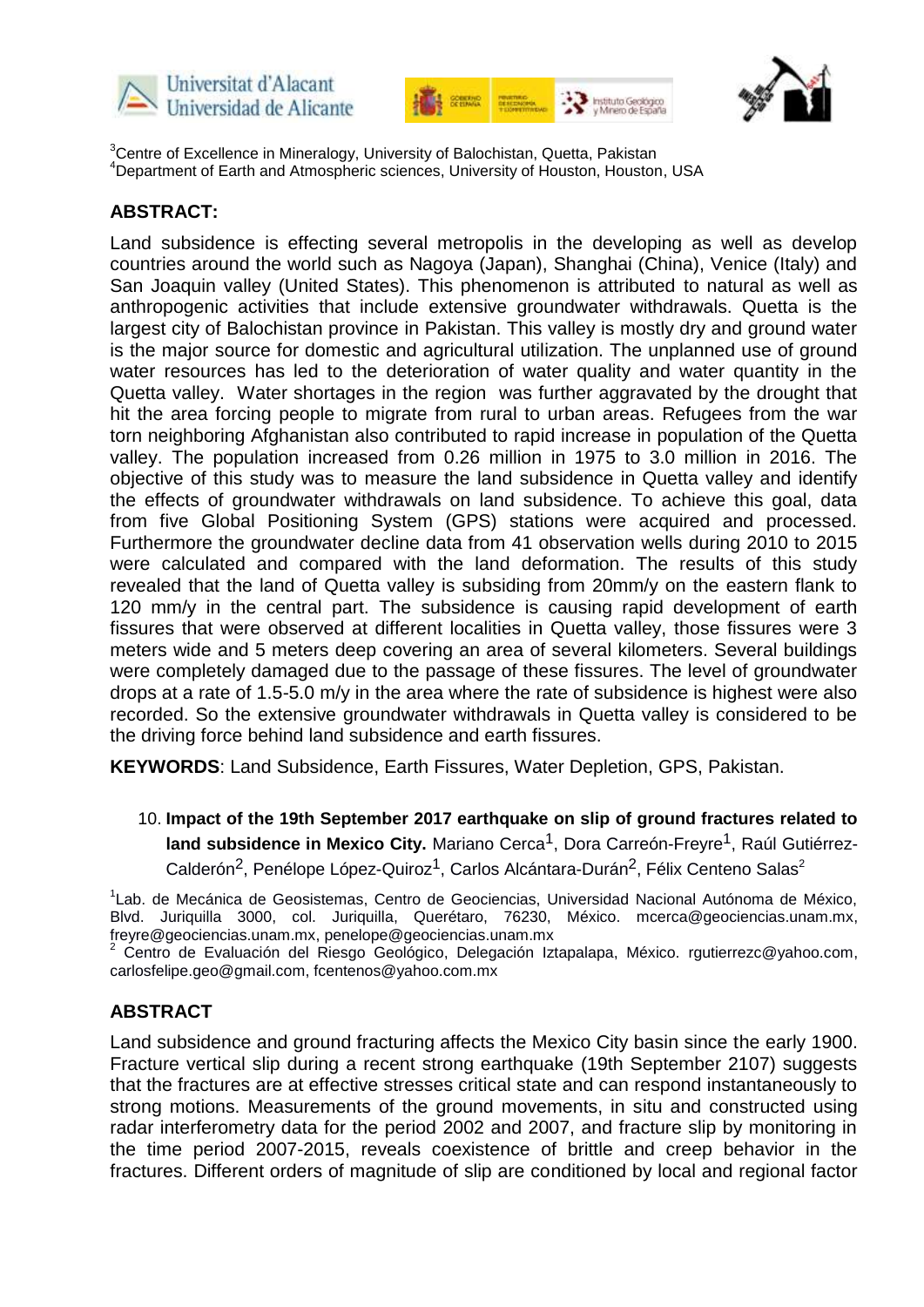





such as: regional structures, variations on groundwater withdrawal, sedimentary variations, volcanic buried structures and differential physical properties of the volcanic and sedimentary filling of the basin (compressibility, permeability, void ratio and shear strength). Here we present the distribution of ground fractures and their spatial relation with damages reported after the 19/09/17 intraplate earthquake in central Mexico.

**KEYWORDS:** Mexico City, ground fracturing, subsidence, earthquake

11. **Triggering of ground subsidence related faults in Mexico City by the Mw8.2 Chiapas**  and the Mw7.1 Puebla, September 2017 earthquakes. D. Solano-Rojas<sup>1</sup>, E. Havazli<sup>1</sup>, E. Cabral-Cano<sup>2</sup>, S. Wdowinski<sup>3</sup>

<sup>1</sup>School of Marine and Atmospheric Science, University of Miami, 4600 Rickenbacker Causeway, Miami, FL, 33149-1098, USA. Email: dsolano@rsmas.miami.edu

<sup>2</sup>Departamento de Geomagnetismo y Exploración, Instituto de Geofísica,

Universidad Nacional Autónoma de México, Ciudad Universitaria, México CDMX, 04510, México.

<sup>3</sup>Department of Earth and Environment, Florida International University, 11200 SW 8th Street, Miami, FL, 33199, USA.

#### **ABSTRACT**

Mexico City recently experienced two large earthquakes only 11 days apart: the Mw8.2 September  $8^{th}$ , 2017 with its epicenter offshore Chiapas, and the Mw7.1 September 19<sup>th</sup>, 2017 with its epicenter in Puebla. The Mw8.2 earthquake was located over 700 km away from Mexico City and its effects in the city were not significant. However, the Mw7.1 earthquake occurred only ~100 km away and severely damaged it. Mexico City is very susceptible to seismic-induced damage because part of the city is built over a sedimentary basin with clay rich lacustrine sediments up to 400 m thick. This sedimentary unit amplifies the seismic energy making civil structures more vulnerable. On the other hand, due to the same circumstance, coupled with an aggressive ground water extraction, Mexico City is one of the fastest-subsiding metropolis in the world, with rates up to -350 mm/yr, producing an very dynamic process. We examine the effects of both earthquakes on the subsidence process in Mexico City using Sentinel-1data. As a baseline for pre-seismic deformation, we generated two 24-day SAR interferograms between July 19<sup>th</sup>-August 12<sup>th</sup> and August 12<sup>th</sup>-September 5<sup>th</sup>. These interferograms, covering the Mexico City Metropolitan area show the high subsidence areas on the eastern and southern sectors of the city, which have been previously described as the fastest subsiding regions within the city. We produced a third interferogram, between September  $\bar{5}^{th}$  - September 29<sup>th</sup>, which encompasses the integrated deformation for both the Mw8.2 and Mw7.1 earthquakes. This interferogram shows that the previously mentioned areas underwent an increase in deformation with much larger spatial coverage in comparison to the previous interferograms which are 24 and 48 days older. The change in velocities and areal extent integrated during both seismic events indicates that most of the seismically triggered deformation centered on these rapidly subsiding areas -which are otherwise well known and described on previous works (e.g. Cabral-Cano et al. 2008; Chaussard et al. 2014; Osmanoğlu et al. 2011)- that include Bosques de Aragón, Ciudad Nezahualcóyotl, Canal de Chalco, Tláhuac, and Valle de Chalco neighborhoods. We thus interpret that the energy released during these earthquakes is responsible for a distinctive deformation that is not shared by other sectors of the city where the underlying lacustrine sediment package is either thinner or absent. A closer analysis of this circumstance shows that a large portion of the reported damage in this southern sector of the city clearly correlates with the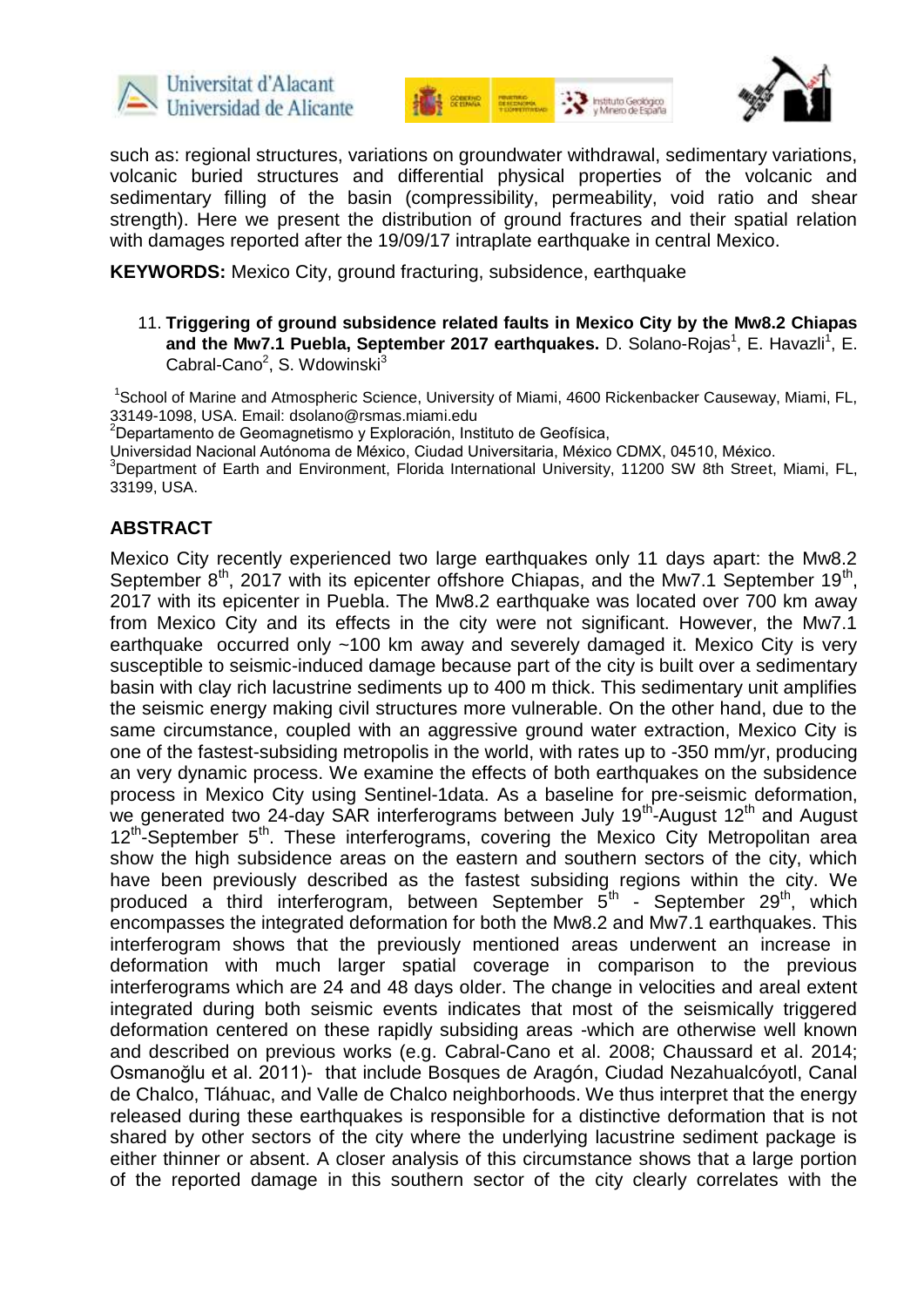





presence of preexistent, subsidence-related faults that have been identified using a Fast Fourier Transform residual technique (Solano-Rojas et. al, 2017). Moreover, we find evidence of phase discontinuities in the September  $5<sup>th</sup>$ -September 29<sup>th</sup> interferogram, which also correspond to these areas around the lower slopes of the Sierra de Santa Catarina. We conclude that the seismic energy from both earthquakes induced a fast soil consolidation and triggered the coseismic faulting of the preexistent subsidence related faults. This circumstance not previously observed 32 years ago during the Mw8.1 September 19, 1985 earthquake creates a new variable that needs to be addressed for any future updates to the building codes and urban zoning considerations in Mexico City. **KEYWORDS:** InSAR, subsidence, earthquake, Mexico, faulting, Sentinel-1

12. **Subsidence and fracturing in the municipality of Iztapalapa, Mexico City. Ten years**  of the Geological Risk Assessment Center. Raúl Gutiérrez-Calderón<sup>1</sup>, Dora Carreón-Freyre<sup>2</sup>, Mariano Cerca<sup>2</sup>, Carlos Alcántara-Durán<sup>1</sup>, Felix Centeno Salas<sup>1</sup>

<sup>1</sup> Centro de Evaluación de Riesgo Geológico, Delegación Iztapalapa, México, [rgutierrezc@yahoo.com,](mailto:rgutierrezc@yahoo.com) [carlosfelipe.geo@gmail.com,](mailto:carlosfelipe.geo@gmail.com) fcentenos@yahoo.com.mx

<sup>2</sup>Lab. de Mecánica de Geosistemas, Centro de Geociencias, Universidad Nacional Autónoma de México, Blvd. Juriquilla 3000, col. Juriquilla, Queretaro, 76230, México. [mcerca@geociencias.unam.mx,](mailto:mcerca@geociencias.unam.mx) [freyre@geociencias.unam.mx,](mailto:freyre@geociencias.unam.mx) penelope@geociencias.unam.mx

## **ABSTRACT**

The city of Mexico, established in the bed of a drained lake delimited by volcanic structures, is affected by subsidence characterized by the generation of subsidence and fracturing. Historically, the territory occupied by Mexico City has been one of the most populated of the country and in the 1960s, demographic growth forced the expansion of urban boundaries towards the periphery, changing the use and morphology of the plain lacustrine. Iztapalapa, a municipality of pre-Hispanic origin established in eastern Mexico City, was annexed to the city by uncontrolled urban growth, increasing the need to pump water from the subsoil to supply the growing region. The municipality is delimited by three volcanic structures: the Cerro de la Estrella to the west, the Sierra de Santa Catarina to the southeast, and the Peñón del Marques to the northeast. The volcanic deposits of piedmont, are interdigitated with clay formations of the old lake of Texcoco, which generates a high mechanical contrast. Currently, the region has subsidence values of between 5 and 40 cm/year, generating deformation and fracturing of the subsoil and, consequently, substantial damages to buildings, infrastructure and urban equipment. The geomorphological changes of the lacustrine plain have generated micro-basins, where in the last decade the floods have been recurrent. We present relevant data applied in the Integral Risk Management to ten years of operation of the Geological Risk Assessment Center.

**KEYWORDS:** subsidence, geomorphology, floods, fracturing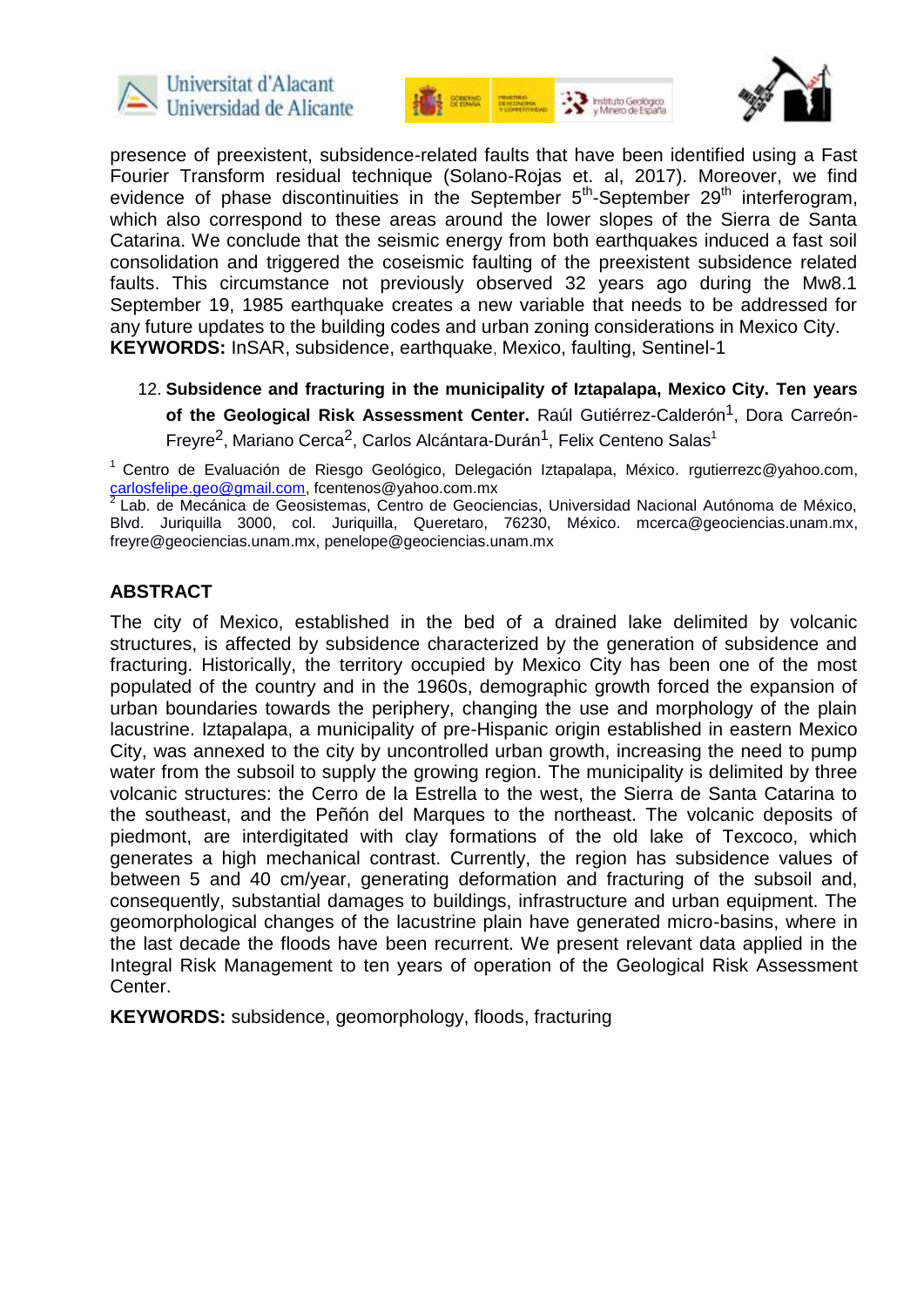

## **ANNEX-2 Workshop and field trip photos**

Workshop participants



Presentation form Najeebullah Kakar, Young Researcher from Pakistan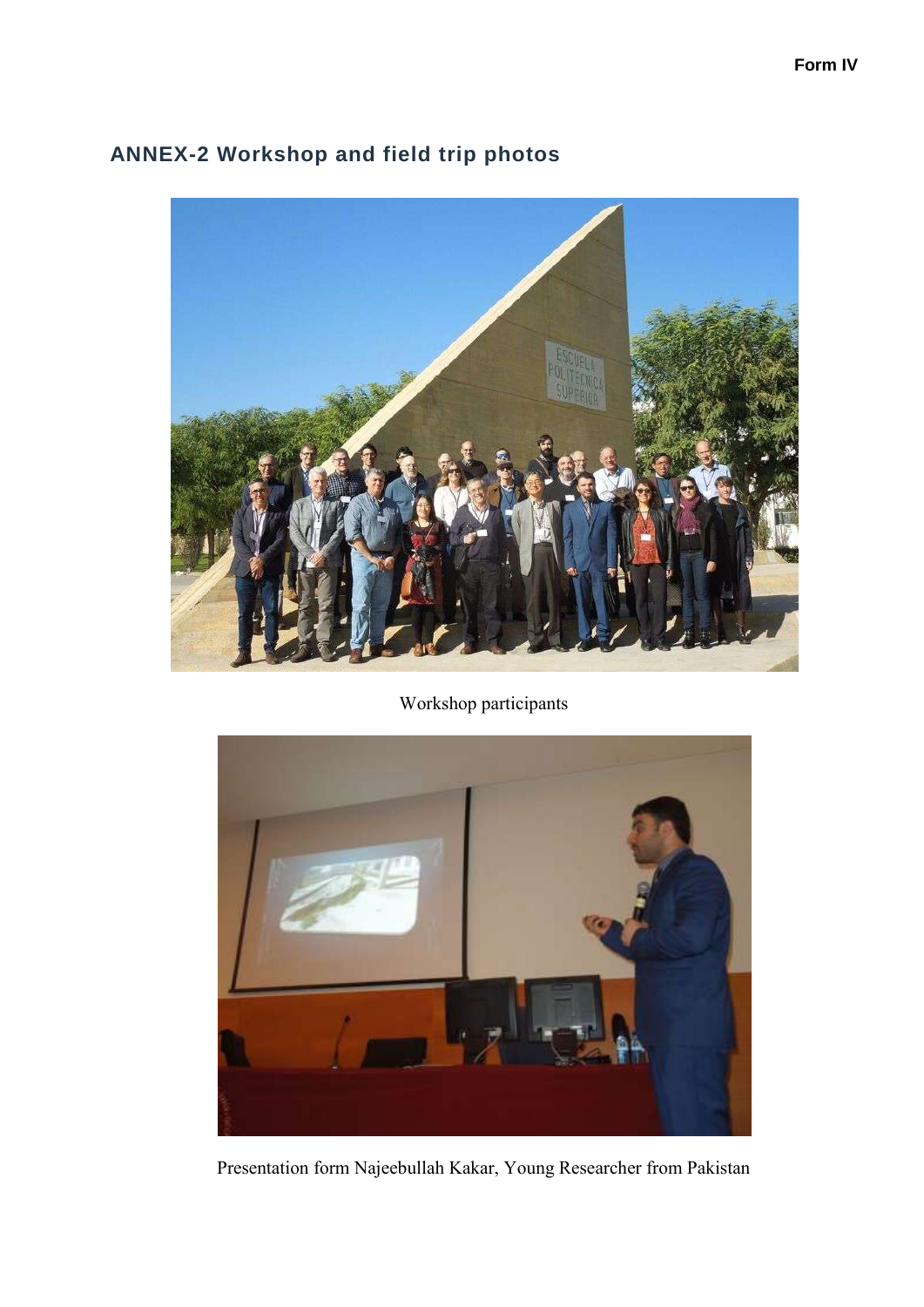

Conference Hall, University of Alicante



Conference Hall, University of Alicante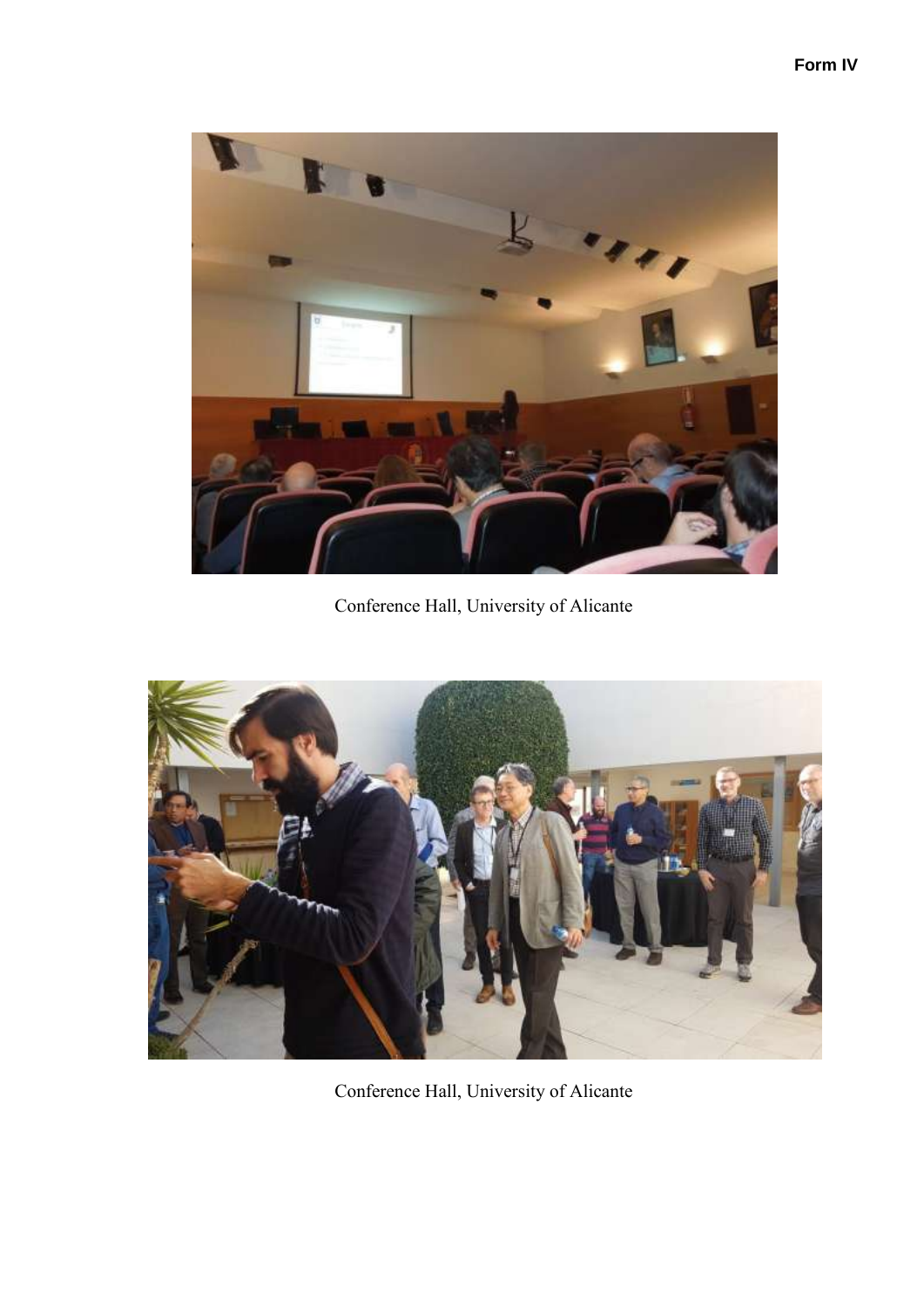







Workshop at the University of Alicante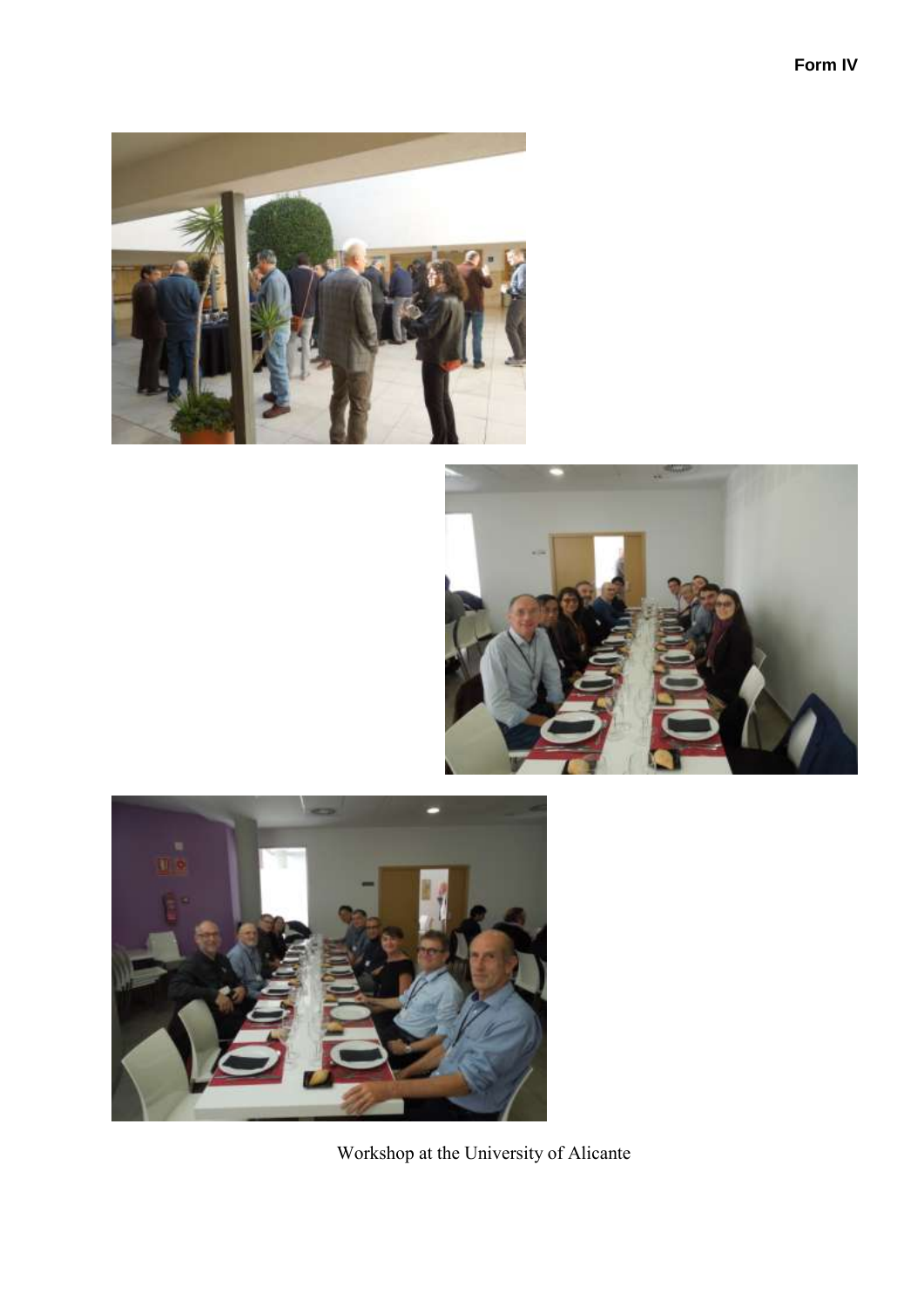

Field trip stop in Murcia, Guadalentin Valley, Spain



Field trip stop in Murcia, Guadalentin Valley, Spain